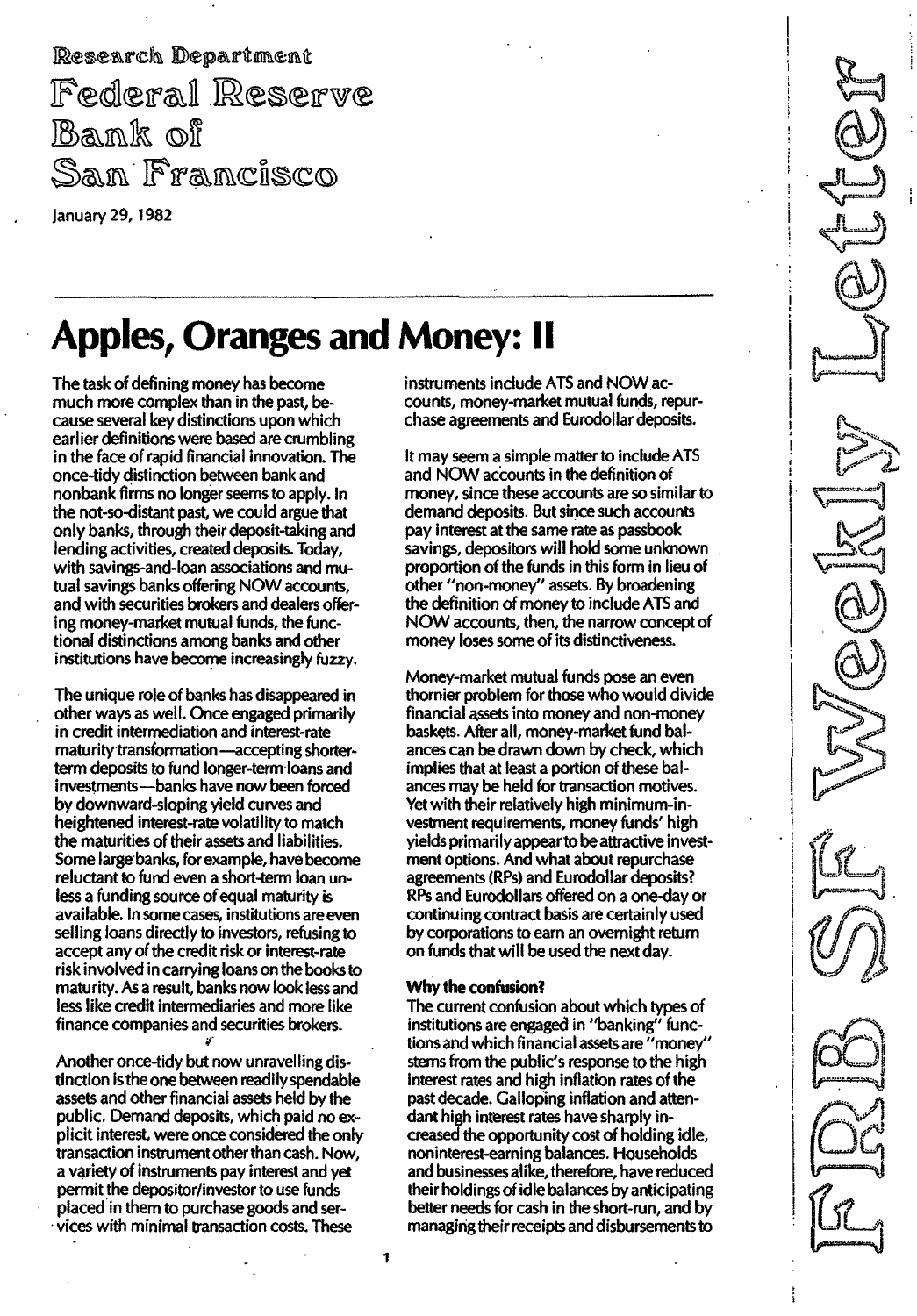Research Department

## If®cdl®If@ll Bank of San Francisco

Opinions expressed in this newsletter do not necessarily reflect the views of the management of the Federal Reserve Bank of San Francisco, or of the Board of Governors of the Federal Reserve Svstern.

maximize the funds available for investing in short-term instruments.

Banks and other financial institutions, for their part, have helped their customers to reduce the level of idle balances by offering cash-management services and attractive short-term instruments for the investment of temporarily idle funds. During the early 1 970's-especially during the 1973-74 period of high interest rates-banks began to offer comprehensive packages of cashmanagement services to large corporate customers. Using automation techniques, banks were thus able to speed the collection of a corporation's receivables, pool any idle funds in any of the corporation's bank accounts throughout the country, and invest those pooled funds in overnight repurchase agreements and other short-term instruments. Given the transaction costs associated with then-available technology, this kind of cashmanagement service was only economical for very large corporations with sizable excess balances. Nonetheless, overnight RPs grew from \$2.0 billion in 1970 to \$13.6 billion in 1976. At the same time, moneymarket mutual funds came into being, providing even households and smaller firms with a means of earning market returns on their balances. Money-fund balances grew rapidly to \$3.4 billion between 1974 and '1976. Of course, much of the growth in RPs and money-market funds may have reflected other factors than the investment of idle transaction balances. Still, that growth undoubtedly helps to explain the slower-thananticipated growth of the money supply (narrowly defined) during the same period.

#### Recent innovations

The level of interest rates by now has far surpassed the level that prevailed in 1973-74, making cash management an even more financially rewarding activity for all sizes of firms as well as households. Thus, we have seen a vast expansion in the use of short-term instruments as substitutes for noninterestearning transaction instruments. Overnight RPs and Eurodollars, for example, reached \$36.4 billion in September 1981. Since their

introduction in the late 1970s, overnight Eurodollars, which are dollar-denominated deposits issued by Caribbean branches of U.S. banks, have come to be used in much the same way as RPs-as a vehicle for the investment of temporarily idle balances.

The general rise in interest rates and the growing opportunity cost of idle balances thus stimulated the use of such services. In addition, technological advances made frequent transfers of funds among financial instruments economically feasible for firms and households with even relatively small balances. These lower transfer costs, combined with the growing financial sophistication of small firms and households, have led a number of financial institutions and data-processing firms to develop cash management services for this market. Moneymarket funds are the most obvious example, but securities dealers' cash-management accounts, deposit-sweeping arrangements, and retail repurchase agreements have also gained wide popularity.

Individuals and businesses with more than a few thousand dollars to invest can obtain a cash management-type account from securities firms. Merrill Lynch, the first to introduce such an account, requires an initial investment of \$20,000 in cash and/or securities, in return for a package of services including a securities margin account, a money-market fund and a checking account. This approach has gained many adherents among other securities firms and insurance companies. Minimum investment requirements and specific services vary from firm to firm, but the most common feature of these accounts is a link whereby excess balances in a checking account are periodically "swept" into a higher-yielding money fund.

Lacking a competitive deposit instrument and faced with the loss of deposits to money-market funds and cash-management accounts, a number of banks have begun to offer their own deposit-sweeping services. Although they lose some deposits by sweeping balances in excess of the required mini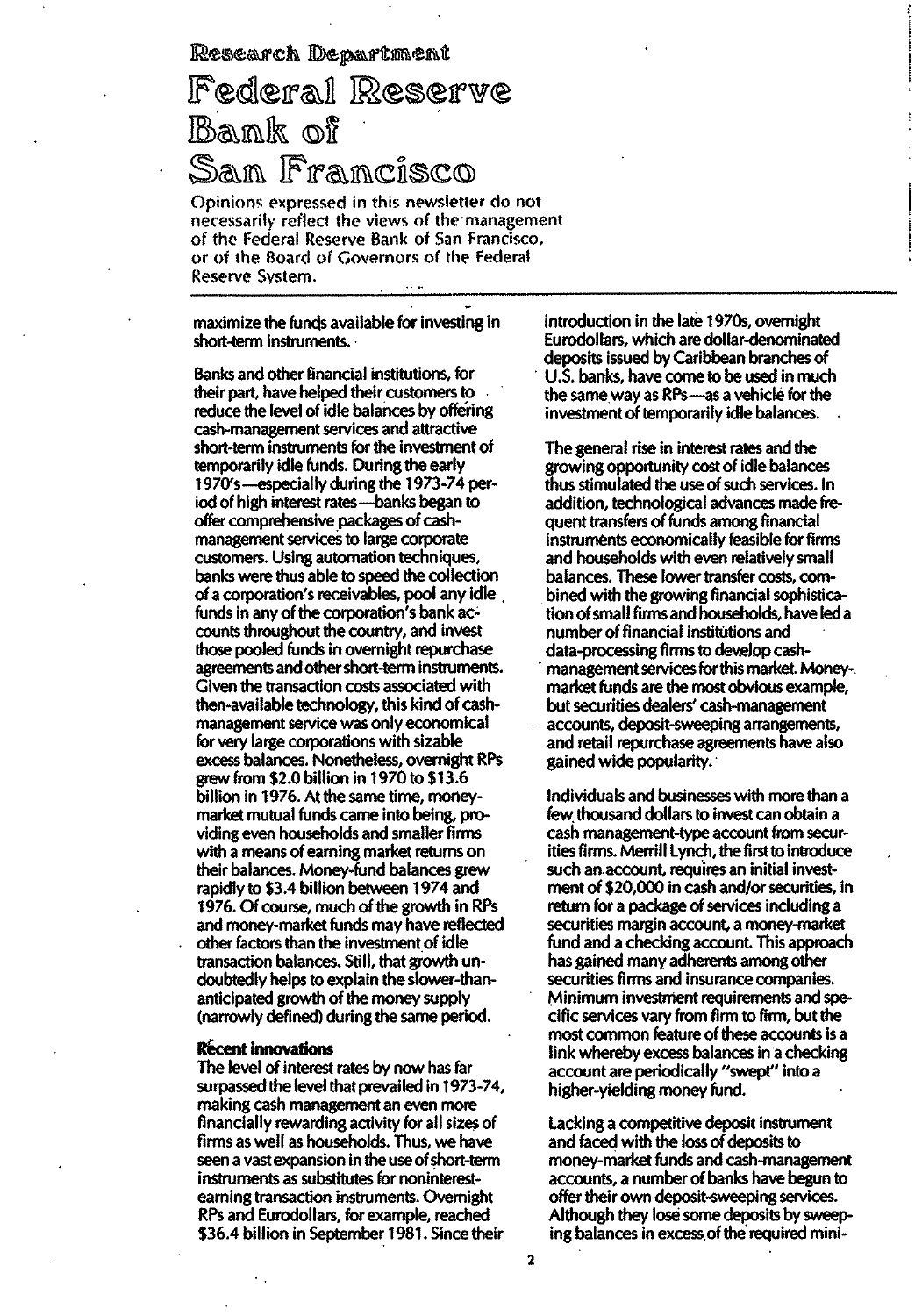mum into money-market funds, banks prefer this type of arrangement to losing the customer relationship entirely. (Alternatively, a few banks have sought to provide this kind of service through their own trust departments, but with limited success.) Minimum balance requirements are generally high -\$2,500 or more. Once the deposit-sweeping arrangement is in place, the account holder can write checks against the bank account just as he would with a normal checking or NOW account. Should the balance in the bank account fall below the required minimum, however, the bank automatically draws down the money-market fund. Because his idle balances are used for the automatic purchase of money-fund shares, the customer thus can earn a market rate of return on transaction balances.

### Retail RPs

Commercial banks and savings-and-Ioan associations also have begun to use retail RPs as a means of retaining deposits that would otherwise end up in money-market funds or cash-management accounts. These repurchase agreements-which involve the sale of U.S. government securities or Federal agency securities to consumers, along with an agreement to buy them back in the futureare issued in denominations of less than \$1 00,000 with maturities of 89 days or less. Although RPs technically are sales of securities with simultaneous agreements to repurchase at a later date, investors and issuing institutions generally treat them as highly liquid, secured borrowings. Banks and thrifts have limited their maximum maturity to 89 days, to comply with recent rulings imposing interest-rate ceilings on longer maturities. Retail RPs are not deposit instruments insured by the FDIC or the FSLIC, nor are they subject to deposit interest-rate ceilings.

Technically, retail RPs are not redeemable upon demand in the same manner as transaction accounts or even money-market funds. However, by keeping the contractual maturities of these instruments short or by imposing no early withdrawal penalties, a growing number of depository institutions

 $\lambda$ 

have created retail RP programs that are nearly indistinguishable from money-market funds. In terms of minimum investment requiremenis and interest rates, retail RPs are generally competitive with money-market funds. And by requiring an investor to open a checking or NOW account when a retail RP is purchased, the depository institution can permit telephone-ordered transfers between the two accounts-a feature money-market funds cannot offer...

#### Policy problems

Given all the new short-term instruments and cash-management services that have appeared recently in response to high interest rates, the pre-1 980 definition of money clearly was not sufficient to divide financial assets into the proper money or nonmoney baskets. In fact, all of the new instruments discussed above almost certainly fit into both baskets to one degree or another. After all, investors' reasons for placing funds in overnight RPs, money funds and retail RPs encompass both investment and transaction motives.

For the Federal Reserve System, these definitional problems are more than semantic. The Fed's task of controlling money-supply growth clearly becomes mOre difficult because of the fact that transaction balances cannot easily be distinguished from balances held for other purposes. M-1B's slow growth (relative to spending) in 1981 was due, to some undetermined extent, to the public's increasing sophistication in managing its idle transaction balances. Funds that in the past would have contributed to M-1 growth are now being placed in instruments that pay market rates of return. However, we cannot easily identify the proportion of the growth in these new instruments that is associated with transaction balances. The Fed, then, must decide whether the slow growth of the traditional measure of transaction-balances reflects tight monetary policy or simply an explosion in the growth of substitutes for transaction instruments. Obviously, the policy responses are different, depending on the assessment of the source of weakness.

Barbara Bennett and Joseph Bisignano